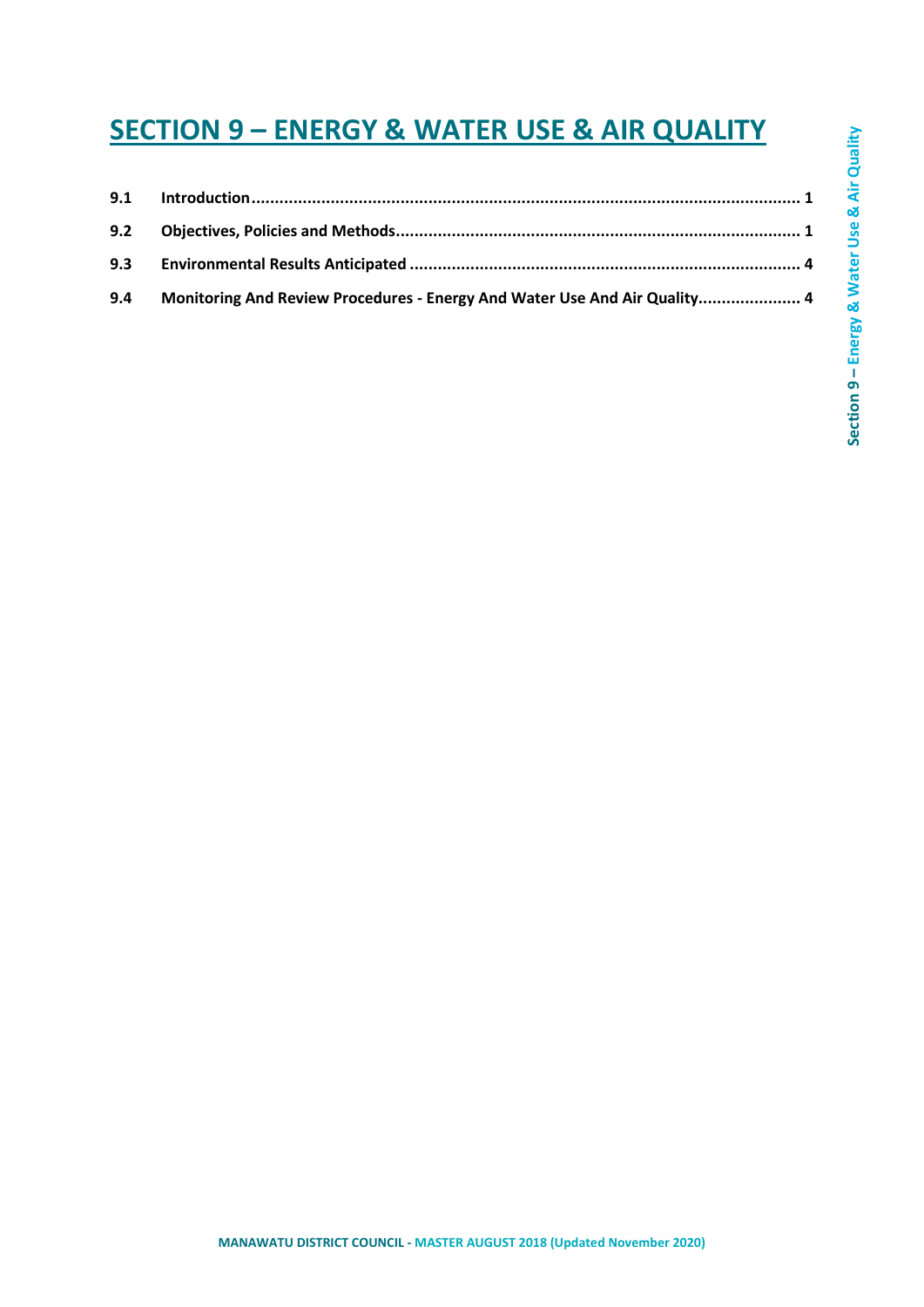*Page Intentionally Left Blank*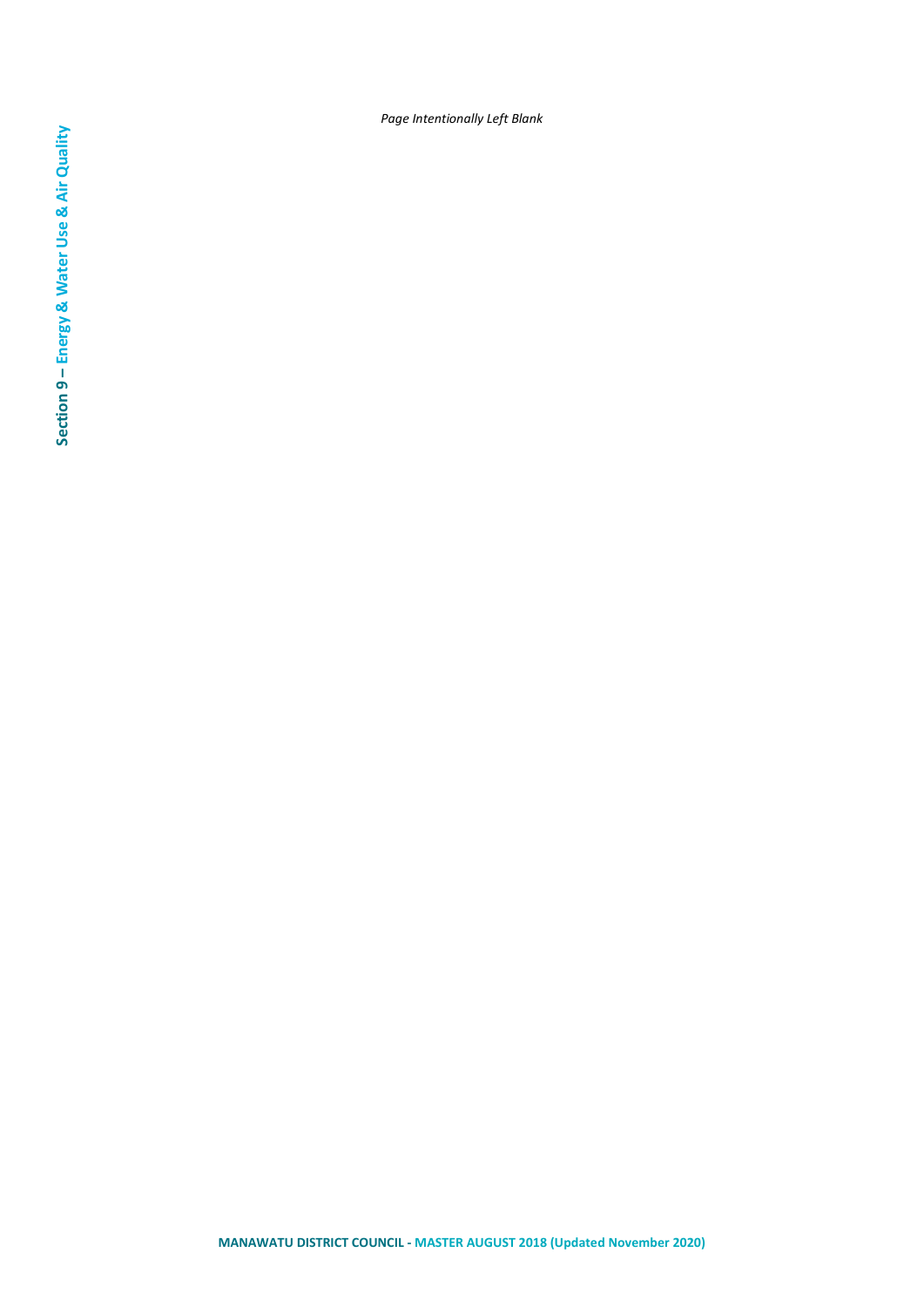# **9 ENERGY AND WATER USE AND AIR QUALITY**

### <span id="page-2-0"></span>**9.1 Introduction**

The **Act** deals with a wide range of resources. District **Council**s are mainly concerned with land-related resources, namely soil, minerals, structures, vegetation and fauna.

Implementing measures to control discharges to air and to manage the **effect**s of the use of energy and water is primarily a **Regional Council** responsibility. The Regional Policy Statement therefore deals with these matters, and with waste management, which is closely allied to the energy topic. (A lot of energy is used to create products which are used once then dumped). Re-use, recovery and recycling can substantially reduce overall energy demands as well as lessen demand for raw materials.

Local **Council**s also however have some clear duties when it comes to energy use and water and air quality issues. When putting land use controls in place or when dealing with applications to establish factories etc., **Council** must consider the impacts which land use activities could have upon energy resources, air and water.

## <span id="page-2-1"></span>**9.2 Objectives, Policies and Methods**

#### **Objectives**

- EWA 1) To promote sustainability of energy and water use through more efficient use, conservation and a higher degree of local self-sufficiency, as well as a move toward renewable energy sources. (Refer also: Objectives LU 7 and S 9).
- EWA 2) To take Maori cultural and spiritual values into account when dealing with water and energy use matters and air quality issues. (Refer also: Objectives LU 4 and LU 28).
- EWA 3) To minimise the adverse **effect**s of water and energy use and other activities upon the **environment**, particularly upon the life-supporting qualities of water. (Refer also: Objectives LU 7, S 5, S 9, S 11, EM 5 and U 1).
- EWA 4) To help to avoid, remedy or mitigate the adverse **effect**s of activities involving discharge to air, through land use management. (Refer also: Objectives LU 1 and LU 2). (Issues 2, 13 and 14)).

#### **Policies**

- a) To promote wider public use of techniques to conserve water and energy and help improve water and air quality.
- b) To take future energy demands into account when considering urban growth proposals.
- c) To work with the Tangata Whenua to identify the relevant cultural and spiritual values related to this topic, through early and ongoing consultation.

**PAGE 1**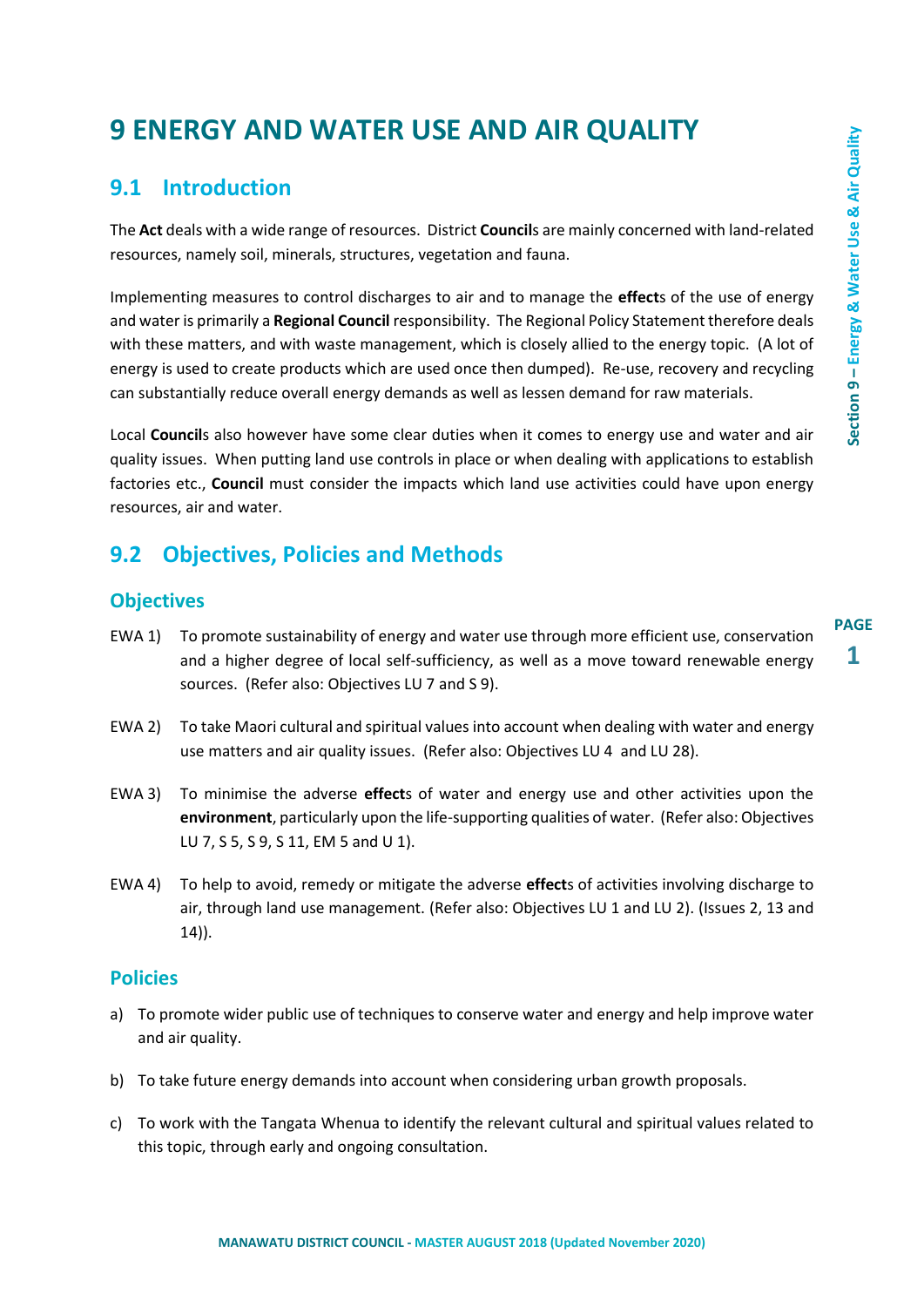- **Section 9 Energy & Water Use & Air Quality – Energy & Water Use & Air Quality**
- d) To recognise the benefits of tree and forest planting in helping to lower atmospheric CO2 levels, and in improving water quality.
- e) To take potential impacts on water and air quality into account when managing the **effect**s of new land use activities.
- f) To require that activities which may cause significant adverse **effect**s through discharges to air are, as far as practical, located away from residential areas and other incompatible uses.

#### **Explanation**

The above statements are squarely in line with the **Act**, particularly with the matters stated in Sections 6 and 7. Maori cultural values are relevant due to concerns with matters like water quality and waterbased disposal of sewage.

There are many ways in which resource users, government agencies and the public could be persuaded to adopt a more sustainable attitude toward energy and water use and air pollution. The degree of financial or competitive benefit which people can gain from becoming more efficient is an important motive. The pricing structures which supply authorities put in place are therefore very important. The prime movers in energy efficiency campaigns should be regional and central government and energy suppliers, who are best placed to do this work. **Council** will be involved in some education campaigns, but will need to look first at water supply pricing and making its own "core activities" more "sustainable."

Recycling is an example of an activity which should be promoted for its environmental benefits. These include minimising the amount of material dumped in **landfill**s and lowering the demand for raw materials.

The **Regional Council** have prepared Plans for Oroua Catchment Water Allocation, (operative) and Manawatu Catchment Water Quality. They have also produced a Regional Air Plan and Land and Water Regional Plan. The initiatives in these Plans, (and the Land Transport Strategy) will go a good way toward meeting the above objectives. For example the Regional Policy Statement talks about lobbying for a national policy on energy. The District supports this idea since substantial energy savings (which are possible) will never be achieved without suitable energy pricing measures and other changes at the national level. Energy self-sufficiency as a region is an important goal, since dependence on overseas supplies, or even on other parts of New Zealand, may not be in the interests of future generations.

The **Regional Council** also proposes a waste inventory, to find out how much waste each **industry** produces, and how it is being disposed of. Opportunities for waste reduction and recycling can then be identified, e.g. one **industry** may produce a waste product which another **industry** could use as a raw material.

Under Section 30 of the **Act** and the provisions of its Regional Air Plan the **Regional Council** is responsible for controlling discharges of contaminants into the air. This includes discharges from industrial plants, burning of waste, blasting operations and agrichemical spraying. The District Plan's

**PAGE 2**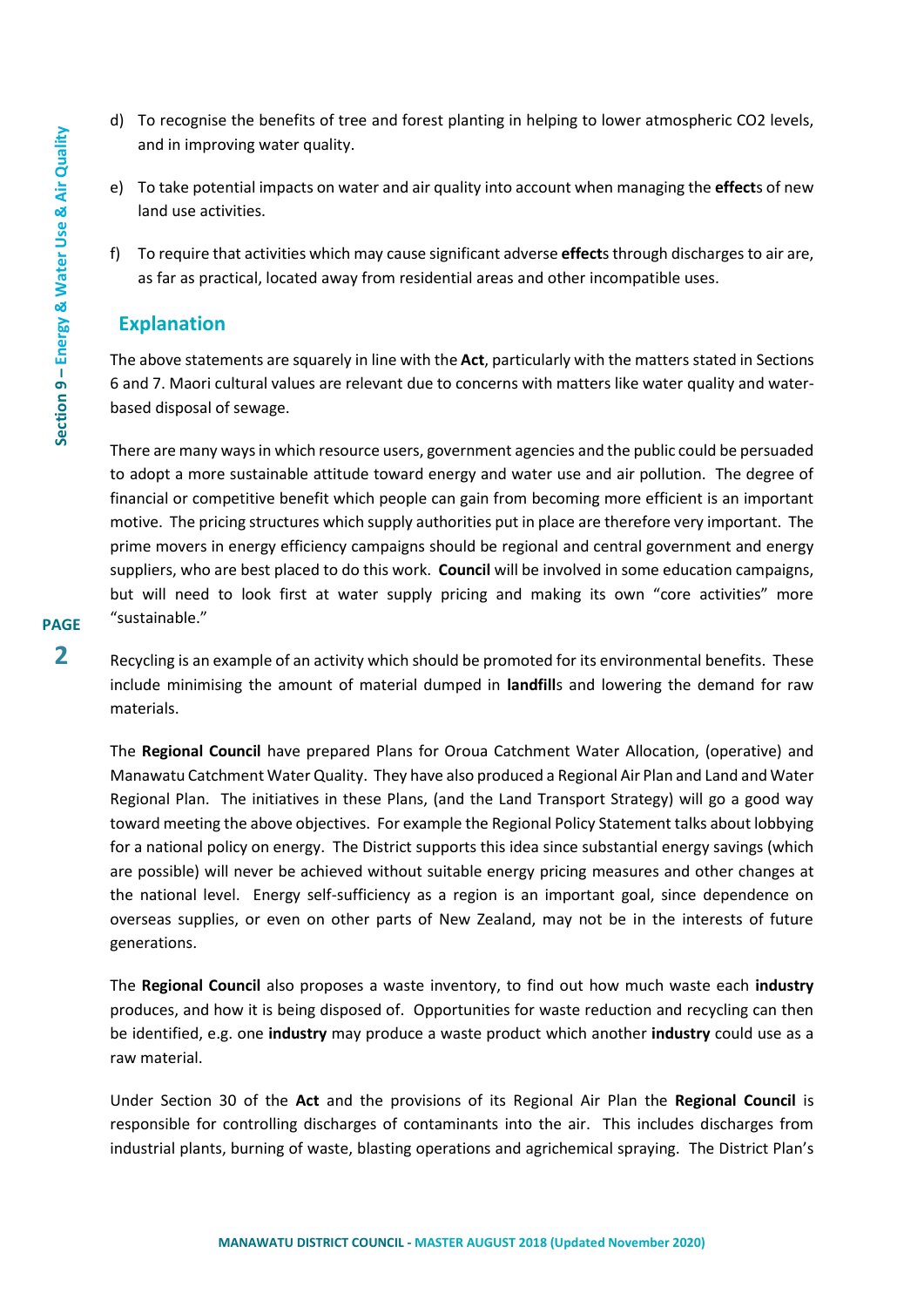role, as set out in the Regional Policy Statement is to assist by keeping activities with potential "nuisance" air discharges away from **sensitive activities** such as residential areas.

**Council** has an input (through **building**, subdivision and planning processes) into projects undertaken by the private sector and **network utility** operators. It is also involved at the "tail end" of other people's water and energy use processes through operating sewage treatment plants and a **landfill**. This gives **Council** scope to negotiate better environmental performance with its customers.

In general, **Council** cannot require more stringent standards than those which apply under the national Building Code. This means for example that higher home insulation standards cannot be applied in the Manawatu District to meet energy conservation goals.

#### **District Plan Methods**

- Plan Rules, including **height** controls which take solar access into account, controls which provide separation between residential areas and industries which could adversely affect air quality, riparian management for water quality reasons, and urban allotment sizes which provide enough room for rainwater tanks.
- Land use and subdivision consent conditions to mitigate **effect**s on water and air quality, e.g. esplanade strips.
- Control over nuisances and potentially dangerous activities via abatement notices under the Resource Management Act.

#### **Other Methods**

- Promoting walkways and cycle routes and supporting the continuation of public transport.
- Campaigns to make people more aware of the impact of dumping substances into the stormwater system.
- Raising awareness within the **building** and farm supply **industry** about the energy/water efficient systems and appliances which are available.
- Continued water conservation campaigns, with reviewed water supply bylaws which include conservation measures, for example:
- Sensible hosing restrictions based not only on "time of use".
- Stronger action on persistent water wasters, e.g. ultimate ability to disconnect their supply.
- Requiring that all new **building** projects install simple water conservation technology, like dual flush toilets.
- Back-up for water rationing measures if the townships' rights to take water are curtailed during severe drought.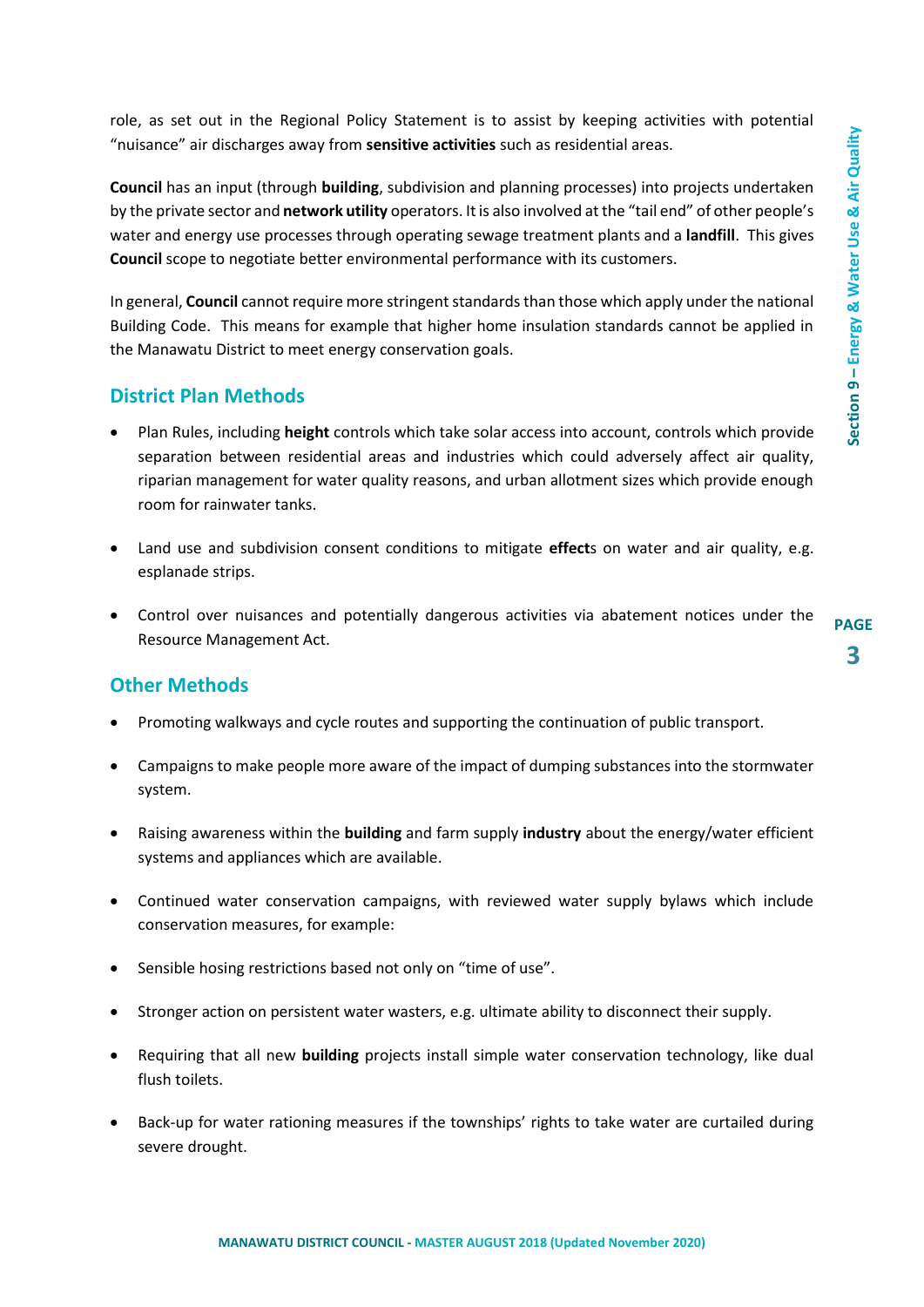- Water supply, refuse and sewage disposal methods and charges which give people an incentive to reduce wastage.
- Making sure that the Tangata Whenua are consulted about any new waste management or sewage disposal plans, and that their concerns with water quality especially are recognised.
- Continued control over nuisances and potentially dangerous activities via the Health Act, Hazardous Substances and New Organisms Act, offensive trades licensing, and bylaws.
- Responding appropriately to public complaints about environmental pollution.
- Recycling programmes for the public.
- A Regional waste inventory programme, with District **Council** support.
- Environmental initiatives in **Council**'s own operations, including
	- a) Assessing energy and water efficiency in all new projects and in existing plants.
	- b) In-house recycling and use of recycled products.
- Considering using alternative fuels for **Council** vehicles, taking into account not only direct costs but the benefits of reducing fuel imports and atmospheric emissions.

#### **PAGE 4**

- Investigating new water supply sources which have less **effect** on river flow regimes.
	- Education or incentives for urban residents to install rainwater tanks for supplementary supply and stormwater management.

### <span id="page-5-0"></span>**9.3 Environmental Results Anticipated**

- 1) Satisfaction among Tangata Whenua that their cultural and spiritual values are taken into account in **Council**'s dealings with water and energy use matters and air quality issues.
- 2) District residents are efficient per capita users of water and energy, compared to the national average, and become more self-sufficient.
- 3) A high standard of air quality and improved water quality in the District's rivers, lakes and streams.
- 4) No new activities which require consent for discharges to air under the Regional Air Plan will be located within or near residential areas, or near other incompatible uses.

# <span id="page-5-1"></span>**9.4 Monitoring And Review Procedures - Energy And Water Use And Air Quality**

The procedures to be used will include: